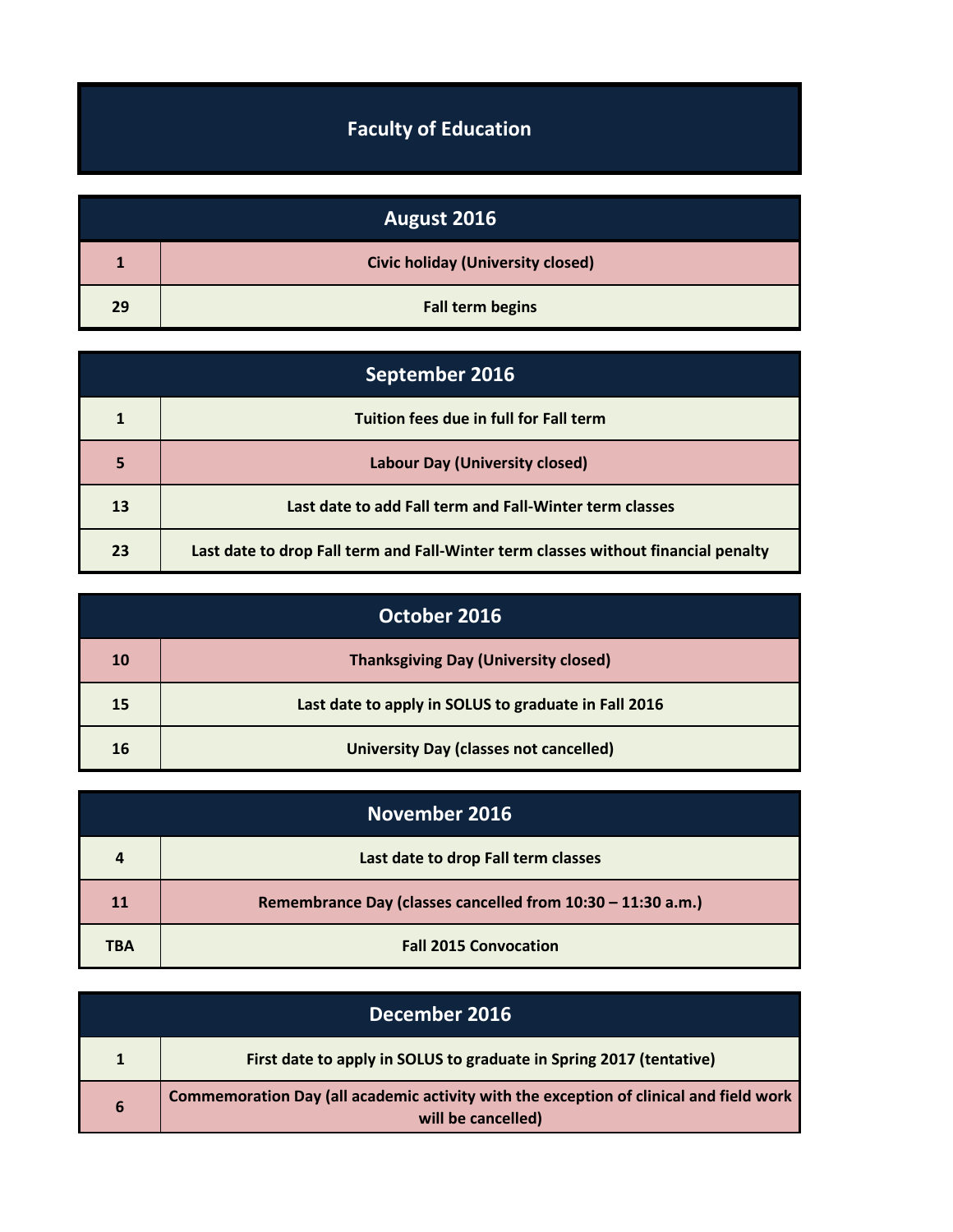| 16 | <b>Fall term classes end</b> |
|----|------------------------------|
| 31 | <b>Fall term ends</b>        |

| January 2017   |                                                                 |
|----------------|-----------------------------------------------------------------|
| $\mathbf{1}$   | <b>Winter term begins</b>                                       |
| 1              | <b>New Year's Day (University closed)</b>                       |
| $\overline{2}$ | University closed. Classes will not be held                     |
| 3              | Winter term classes begin                                       |
| 10             | Deadline for payment of Winter Term tuition and fees.           |
| 16             | Last date to add Winter term classes                            |
| 20             | Last date to drop Winter term classes without financial penalty |

|    | <b>February 2017</b>                  |
|----|---------------------------------------|
| 20 | <b>Family Day (University closed)</b> |

| <b>March 2017</b> |                                                      |
|-------------------|------------------------------------------------------|
| 3                 | Last date to drop Winter term and multi-term courses |
| $13 - 17$         | <b>March Break</b>                                   |

| <b>April 2017</b> |                                                                    |
|-------------------|--------------------------------------------------------------------|
| 14                | <b>Good Friday (University closed)</b>                             |
| 21                | last date to apply in SOLUS to graduate in Spring 2017 (tentative) |
| 28                | Winter term classes end                                            |
| 30                | Winter term ends                                                   |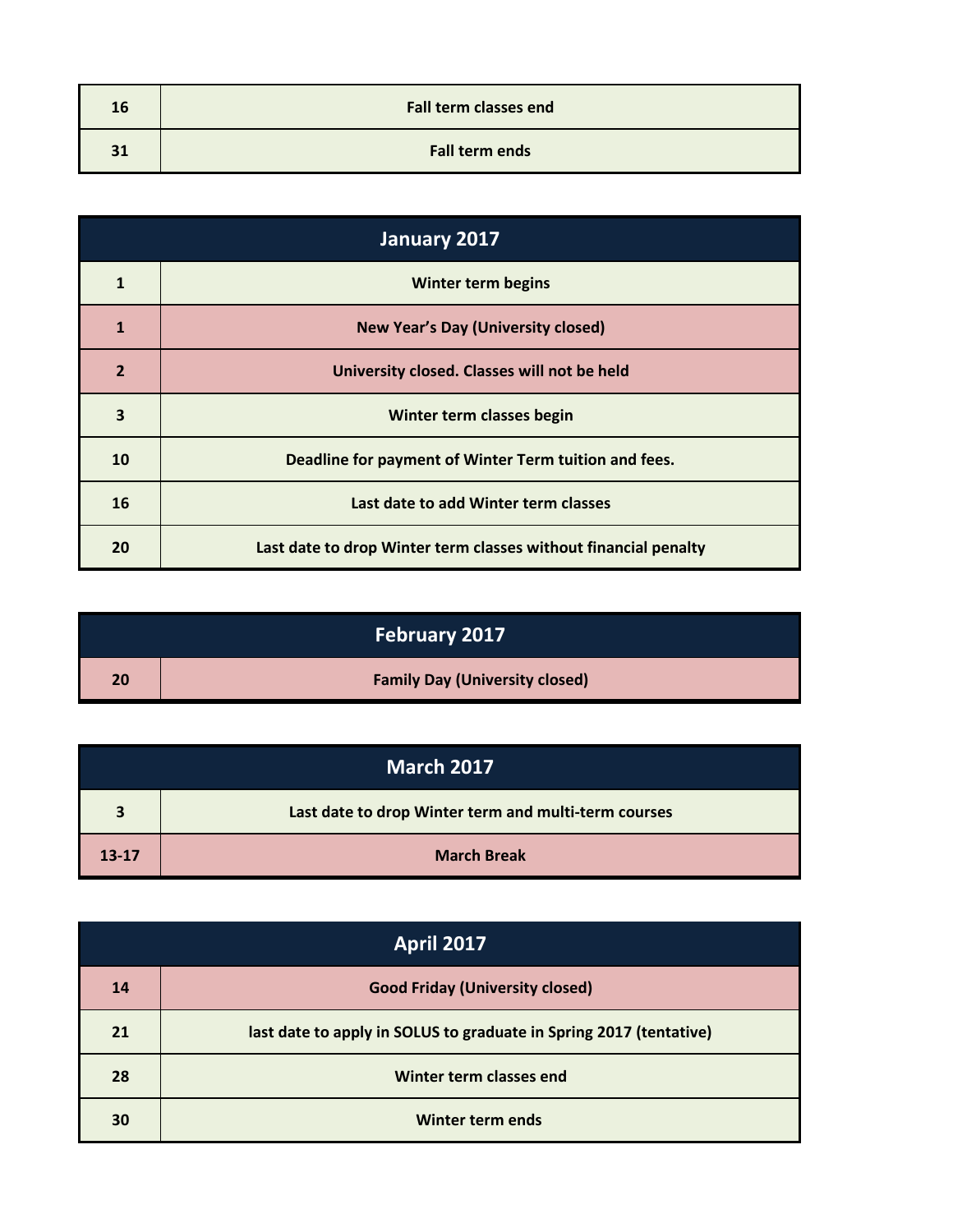| <b>May 2017</b> |                                                                 |
|-----------------|-----------------------------------------------------------------|
|                 | <b>Summer term begins</b>                                       |
|                 | Tuition fees due in full for Summer term                        |
| 1               | <b>Summer 2 Classes begin (EDU Session 2)</b>                   |
| 3               | <b>Summer 1 Classes begin (EDU Session 1)</b>                   |
| 12              | last date to drop Summer term classes without financial penalty |
| 22              | <b>Victoria Day (University closed)</b>                         |

| <b>June 2017</b>                                                                                                                                              |                   |
|---------------------------------------------------------------------------------------------------------------------------------------------------------------|-------------------|
| NOTE: Spring 2016 Convocation: Dates will be determined in November 2015. Please refer to<br>http://www.queensu.ca/registrar/convocation to view these dates. |                   |
| $22 - 30$                                                                                                                                                     | Summer term break |

| <b>July 2017</b> |                                                                   |  |
|------------------|-------------------------------------------------------------------|--|
| 1                | <b>Canada Day</b>                                                 |  |
| 3                | <b>Canada Day observed</b>                                        |  |
| 15               | First date to apply in SOLUS to graduate in Fall 2017 (tentative) |  |
| 23               | Last date to drop Summer term classes                             |  |

| August 2017 |                                             |  |
|-------------|---------------------------------------------|--|
| 5           | <b>Summer 2 Term ends</b>                   |  |
| 7           | <b>Civic holiday (University closed)</b>    |  |
| 17          | <b>Summer 1 Classes end (EDU Session 1)</b> |  |